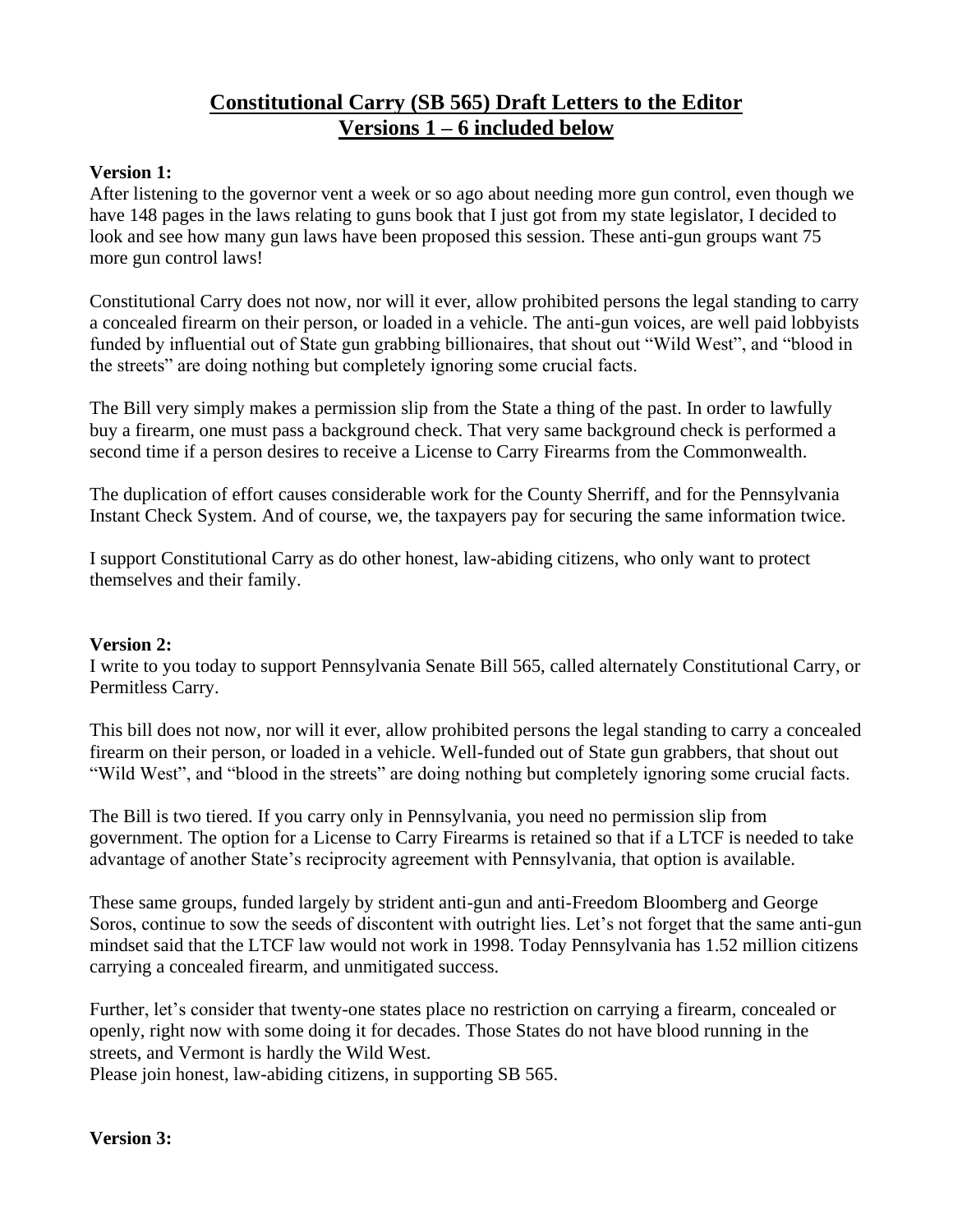I listened to the governor on October  $26<sup>th</sup>$  throw truth and facts out the window regarding gun ownership and gun safety and what the Pennsylvania Senate is proposing to do with Constitutional Carry! What do we pay him for if his staff and even himself can't do the bare necessity of looking into the facts of an issue?

A simple search for me turned up this study: Do Right-to-Carry Concealed Weapons Laws Still Reduce Crime?

[https://papers.ssrn.com/sol3/papers.cfm?abstract\\_id=3850436](https://papers.ssrn.com/sol3/papers.cfm?abstract_id=3850436)

Is the governor so blinded by his bias that he is willing to risk the rights and safety of law-abiding citizens in Pennsylvania? For money or influence peddling with billionaires who fund the gun control movement?

Pennsylvania's Constitution is clear. In our Declaration of Rights, Article 1, Section 21 says "The right of the citizens to bear arms in defense of themselves and the State shall not be questioned."

Consider that twenty-one states place no restriction on carrying a concealed firearm. Those States do not have blood running in the streets, and Vermont is hardly the Wild West.

Please join honest, law-abiding citizens, in supporting Constitutional Carry and the safety of citizens over criminals.

#### **Version 4:**

I'm writing this because I'm very disappointed in the governor being in bed with anti-gun groups who have fanned the flames of fear without substance!

Pennsylvania's Constitution is clear. In our Declaration of Rights, Article 1, Section 21 says "The right of the citizens to bear arms in defense of themselves and the State SHALL NOT BE QUESTIONED."

Consider that twenty-one States place no restriction on carrying a concealed firearm. Those States do not have blood running in the streets, and Vermont is hardly the Wild West.

The twenty-one States that currently recognize the right to keep and bear arms are, as of June 16, 2021, Alaska, Arizona, Arkansas, Idaho, Iowa, Kansas, Kentucky, Maine, Mississippi, Missouri, Montana, New Hampshire, North Dakota, Oklahoma, South Dakota, Tennessee, Texas, Utah, Vermont, West Virginia, and Wyoming.

Pennsylvania's Declaration of Rights predates the United States Constitution. Its time to put our right to keep and bear arms upon the pedestal it so richly deserves.

Please join with me and other honest, law-abiding citizens, in supporting the common-sense selfdefense safety measure, Constitutional Carry, that has a proven track record of success!

# **Version 5:**

I saw on TV that about a week ago the governor decided to side with anti-gun organizations over the rights of law-abiding citizens and their safety.